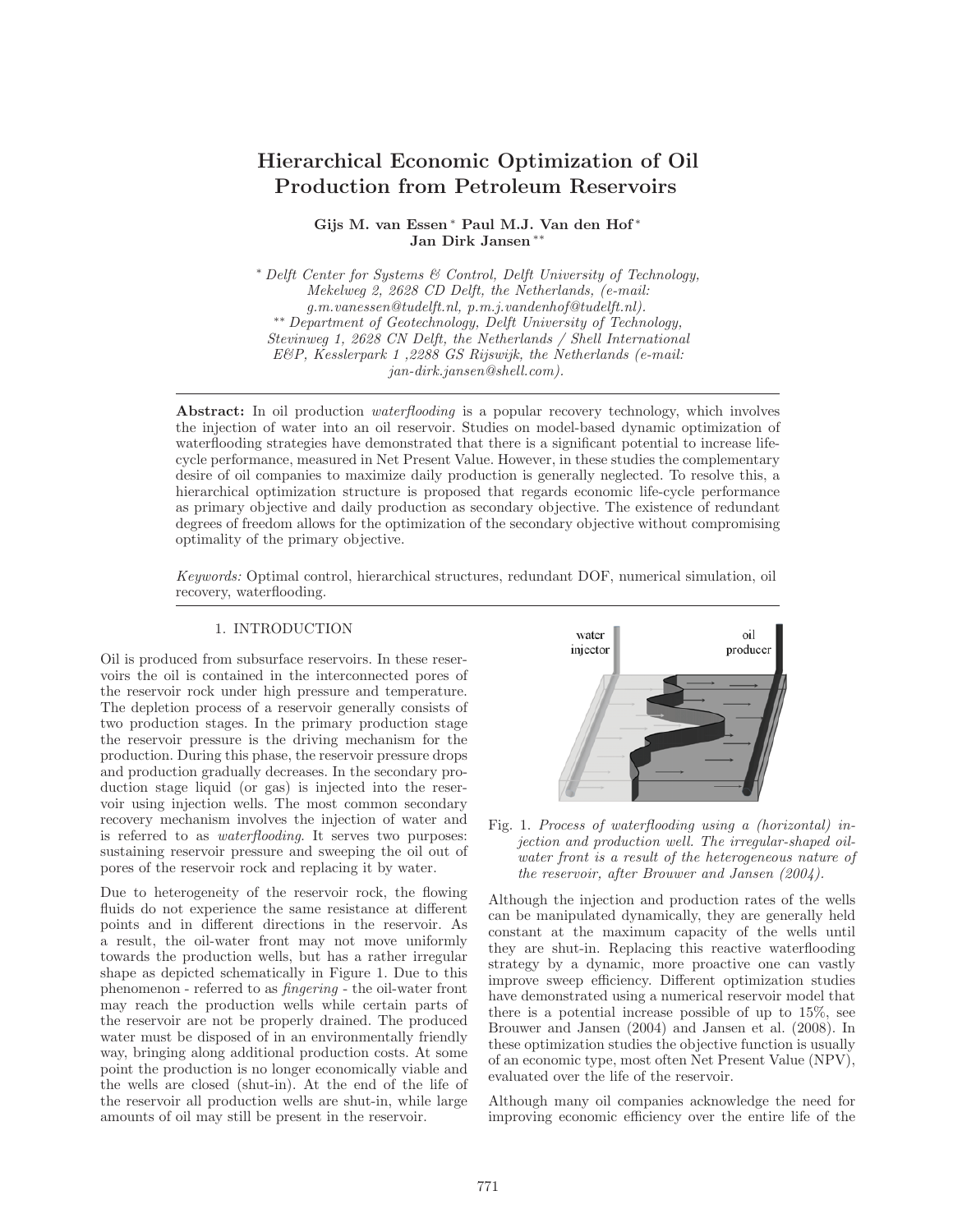waterflooding project, many of them adopt maximizing daily production as objective, due to the uncertainty in future economic circumstances. These two objectives, the long-term (life-cycle) objective and the short-term (daily) objective, lead to different, generally conflicting waterflooding strategies.

The goal of this paper is to address the problem of multiple objectives in the optimization of oil recovery from a petroleum reservoir. To that end, a hierarchical optimization structure is proposed that requires a prioritization of the objectives.

This paper proceeds as follows. In Section 2 the properties and characteristics of the reservoir model are described. In Section 3 the life-cycle optimization problem is presented and a hierarchical optimization procedure is proposed. Section 4 deals with identifying redundant degrees of freedom in the optimization problem. The hierarchical optimization procedure is applied to a 3D reservoir model in Section 5. Finally, in Section 6 the results are discussed and alternative approaches are proposed.

#### 2. RESERVOIR MODELING

Reservoir simulators use conservation of mass and momentum equations to describe the flow of oil, water or gas through the reservoir rock. For simplicity reasons, in the oil reservoirs models used within this work only the oil and water phase are assumed to be present.

The mass balance is expressed as follows:

$$
\nabla (\rho_i u_i) + \frac{\partial}{\partial t} (\phi \rho_i S_i) = 0, \quad i = o, w,
$$
 (1)

where t is time,  $\nabla$  the divergence operator,  $\phi$  is the porosity (volume fraction of void space),  $\rho_i$  is the density of the phase i,  $u_i$  the superficial velocity and  $S_i$  the saturation, defined as the proportion of the pore space occupied by phase i.

Conservation of momentum is governed by the Navier-Stokes equations, but is normally simplified for low velocity flow through porous materials, to be described by the semi-empirical Darcy's equation as follows:

$$
u_i = -k \frac{k_{ri}}{\mu_i} \nabla p_i, \quad i = o, w,
$$
\n(2)

where  $p_i$  is the pressure of phase i, k is the absolute permeability,  $k_{ri}$  is the relative permeability and  $\mu_i$  is the viscosity of phase  $i$ . The permeability  $k$  is an inverse measure of the resistance a fluid experiences flowing through the porous medium. The relative permeability  $k_{ri}$  relates to the additional resistance phase  $i$  experiences when other phases are present, due to differences in viscosity. As a result, it is a strongly non-linear function of the saturation  $S_i$ . In (2) gravity is discarded for simplicity reasons. However, within the 3D example presented in this paper, gravity does play a role. For a more complete description of Darcy's equation we refer to literature, see Aziz and Settari (1979).

Substituting  $(2)$  into  $(1)$  results into 2 flow equations with 4 unknowns,  $p_o$ ,  $p_w$ ,  $S_o$  and  $S_w$ . Two additional equations are required to complete the system description. The first

is the closure equation requiring that the sum of phase saturations must equal 1:

$$
S_o + S_w = 1\tag{3}
$$

Second, the relation between the individual phase pressures is given by the capillary pressure equation:

$$
p_{cow}(S_w) = p_o - p_w \tag{4}
$$

Common practice in reservoir simulation is to substitute (3) and (4) into the flow equations, by taking the oil pressure  $p<sub>o</sub>$  and water saturation  $S<sub>w</sub>$  as primary state variables:

$$
\nabla(\tilde{\lambda}_o \nabla p_o) = \frac{\partial}{\partial t} (\phi \rho_o \cdot [1 - S_w]), \qquad (5)
$$

$$
\nabla \left( \tilde{\lambda}_w \nabla p_o - \tilde{\lambda}_w \frac{\partial p_{cow}}{\partial S_w} \nabla S_w \right) = \frac{\partial}{\partial t} \left( \phi \rho_w S_w \right), \quad (6)
$$

where  $\tilde{\lambda}_o = k \frac{k_{ro}}{\mu_o}$  and  $\tilde{\lambda}_w = k \frac{k_{rw}}{\mu_w}$  are the oil and water mobilities. Flow equations (5) and (6) are defined over the entire volume of the reservoir. It is assumed that there is no flow across the boundaries of the reservoir geometry over which  $(5)-(6)$  is defined (Neumann boundary conditions).

Due to the complex nature of oil reservoirs, (5)-(6) generally cannot be solved analytically, hence they are evaluated numerically. To this purpose the equations are discretized in space and time. The discretization in space leads to a system built up of a finite number of blocks, referred to as grid blocks. This results in the following state space form:

$$
\mathbf{V}(\mathbf{x}_k) \cdot \mathbf{x}_{k+1} = \mathbf{T}(\mathbf{x}_k) \cdot \mathbf{x}_k + \mathbf{q}_k, \quad \mathbf{x}_0 = \bar{\mathbf{x}}_0,\tag{7}
$$

where  $k$  is the time index and  $x$  is the state vector containing the oil pressures  $(p_o)$  and water saturations  $(S_w)$ in all grid blocks. Vector  $\bar{\mathbf{x}}_0$  contains the initial conditions, which are assumed to be known. In the discretization of (5)-(6), the units are converted from  $\left[\frac{kg}{m^3s}\right]$  to  $\left[\frac{m^3}{s}\right]$ . In (7) a source vector  $q_k$  is added to model the influence of the wells on the dynamic behavior of the reservoir. The source terms are usually represented by a so-called well model, which relates the source term to the pressure difference between the well and grid block pressure:

$$
q_k^j = w^j \cdot (p_{bh, k}^j - p_k^j), \tag{8}
$$

where  $p_{bh, k}$  is the well's bottom hole pressure, j the index of the grid block containing the well and  $p_k^j$  the grid block pressure in which the well is located. The term  $w$  is a well constant which contains the well's geometric factors and the rock and fluid properties of the reservoir directly around the well.

The geological properties inside each grid block are assumed to be constant. The strongly heterogeneous nature of the reservoir can be characterized by assigning different property values to each of the grid blocks. Usually a very large number of grid-blocks is required  $(10^3 - 10^6)$  to adequately describe the fluid dynamics of a real petroleum reservoir.

The reservoir simulations used within this study are performed using the reservoir simulation software package MoReS, which has been developed by Shell.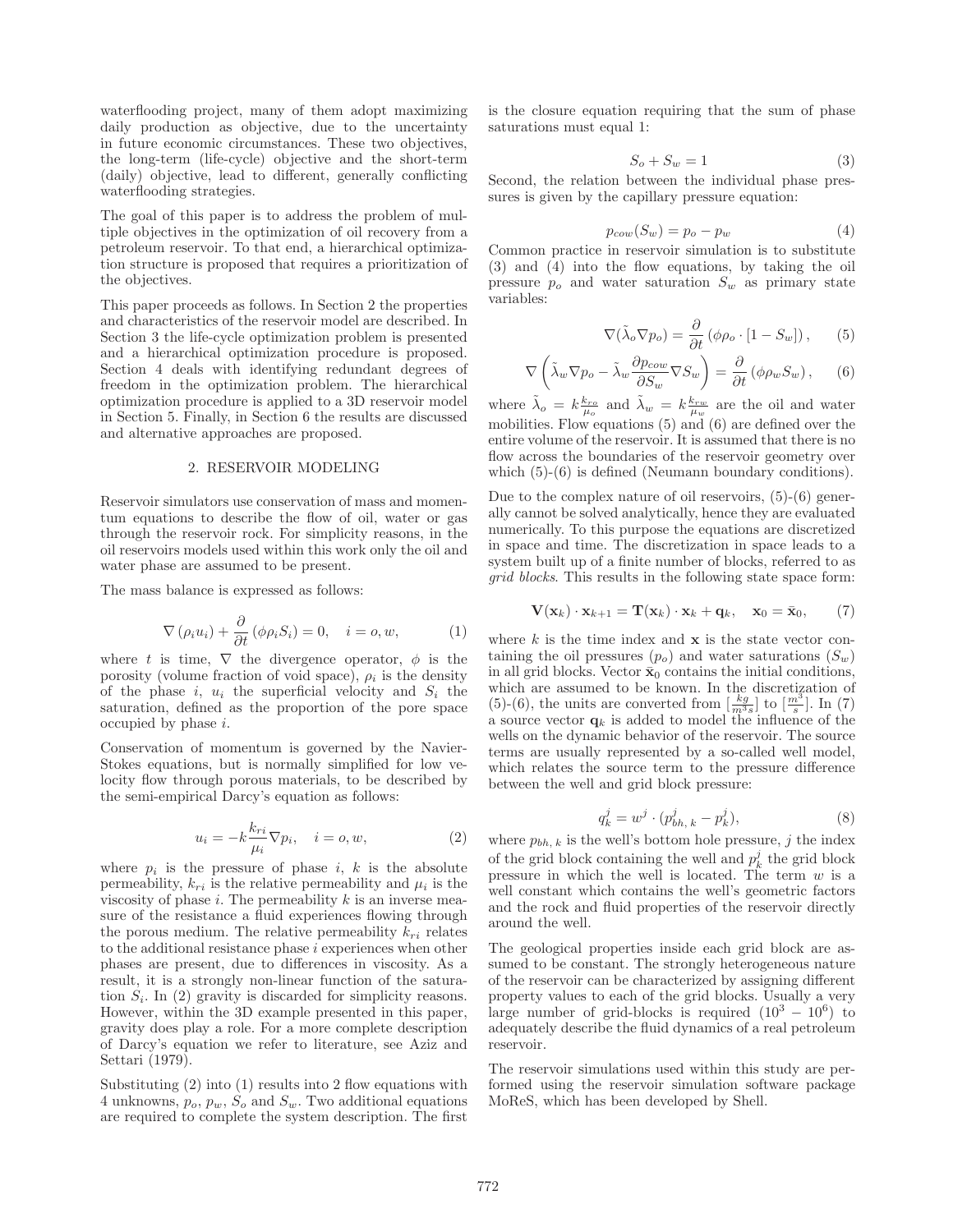## 3. WATERFLOODING OPTIMIZATION PROBLEM

Flooding a reservoir with water to increase oil production is essentially a batch process, with the additional characteristic that there is no repetition involved. Due to the fact that performance is evaluated at the end of the process and the time constants associated with the nonlinear dynamics are very long, a receding horizon approach will most likely not result in optimal depletion of a reservoir. Dynamic optimization over the entire life of the reservoir is required which can be expressed by the following mathematical formulation:

$$
\max_{\mathbf{u}} J(\mathbf{u}),\tag{9}
$$

s.t. 
$$
\mathbf{x}_{k+1} = \mathbf{f}(\mathbf{x}_k, \mathbf{u}_k), k = 1, ..., K, \mathbf{x}_0 = \bar{\mathbf{x}}_0, (10)
$$

$$
\mathbf{g}(\mathbf{u}) \le 0 \tag{11}
$$

where **u** is the input trajectory, **f** represents the system equations as described in (7) and  $\bar{\mathbf{x}}_0$  is a vector containing the initial conditions of the reservoir. The inequality constraints  $g(u)$  relate to the capacity limitations of the wells.

The objective function  $J$  is of an economic type, generally Net Present Value:

$$
J = \sum_{k=1}^{K} \left[ \frac{r_o \cdot q_{o,k} - r_w \cdot q_{w,k} - r_{inj} \cdot q_{inj,k}}{(1+b)^{\frac{t_k}{\tau_t}}} \cdot \Delta t_k \right], (12)
$$

where  $r_o$  is the oil revenue  $\left[\frac{\$}{m^3}\right]$ ,  $r_w$  the water production costs  $\left[\frac{\$}{m^3}\right]$  and  $r_{inj}$  the water injection costs  $\left[\frac{\$}{m^3}\right]$ , which are all assumed constant. K represents the total number of time steps k of a fixed time span and  $\Delta t_k$  the time interval of time step  $k$  in  $\left[day\right]$ . The term  $b$  represents the discount rate for a certain reference time  $\tau_t$ . The terms  $q_{o,k}$ ,  $q_{w,k}$ and  $q_{inj,k}$  represent the total flow rate of respectively produced oil, produced water and injected water at time step k in  $\left[\frac{m^3}{day}\right]$ . An economic objective functions like (12) does not necessarily provide a unique solution to the optimization problem. Although it relates to realistic business conditions, it may well cause ill-posedness of the problem.

Several methods are available for dynamic optimization of large scale problems, see Bryson (1999), Schlegel et al. (2005) and Biegler (2007). Simultaneous methods have attractive convergence and constraint handling properties, but even though their capacity to cope with large-scale problems has increased considerably over the recent years, models of order 10<sup>6</sup> still remain very difficult to handle. Although sequential methods require repeated numerical integration of the model equations, only the control vector is parameterized and as a result can deal with larger problems. Secondly, due to the fact that the flooding process is very slow much time is available to perform the usually large number of required simulations. However, if the number of control parameters grows the required simulation time may still become unfeasible at some point, unless a method is available to efficiently calculate the gradients of the objective function with respect to the control parameters. This can be done by integration of the adjoint equations or directly through sensitivity equations of model equations.

In the reservoir simulation package used within this work, the adjoint equations are implemented to calculate the gradients. For simplicity reasons, a Steepest Ascent (SA) algorithm is adopted to determine improving control parameters.

#### 3.1 Hierarchical optimization

In the life-cycle waterflooding problem as expressed by (9)- (11), the desire of many oil companies to maximize shortterm (daily) production is discarded. A balanced objective provides a possibility to address both objectives in a single function. However, finding an suitable weighting between the objectives may prove to be difficult. Alternatively, we propose a hierarchical (or lexicographic) optimization structure that requires a prioritization of the multiple objectives, as described in Haimes and Li (1988) and Miettinen (1999). In this structure, optimization of a secondary objective function  $J_2$  is constrained by the requirement of the primary objective function  $J_1$  to remain close to its optimal value  $J_1^*$ . This structure can be expressed mathematically as follows:

$$
\max_{\mathbf{u}} J_2(\mathbf{u}),\tag{13}
$$

s.t. 
$$
\mathbf{x}_{k+1} = \mathbf{f}(\mathbf{x}_k, \mathbf{u}_k), k = 1, ..., K, \mathbf{x}_0 = \bar{\mathbf{x}}_0
$$
 (14)

$$
\mathbf{g}(\mathbf{u}) \le 0 \tag{15}
$$

$$
J_1^* - J_1(\mathbf{u}, \mathbf{x}) \le \varepsilon \tag{16}
$$

where  $\varepsilon$  is an arbitrary small value compared to  $J_1^*$ . Solving (13) - (16) requires the knowledge of  $J_1^*$ , which is obtained through solving optimization problem (9) - (11).

# 4. REDUNDANT DEGREES OF FREEDOM

In Jansen et al. (2009) it was observed that significantly different optimized waterflooding strategies result in nearly equal values in NPV. They concluded that the flooding optimization problem is ill-posed and contains many more control variables than necessary. This suggests that optimality of an economic life-cycle objective in waterflooding optimization does not fix all degrees of freedom (DOF) of the decision variable space  $\mathcal{D}$ , i.e. there exist redundant DOF in the optimization problem. Huesman et al. (2008) found similar results for economic dynamic optimization of plant-wide operation.

A consequence of these redundant DOF is that even if  $\varepsilon$ in (16) is chosen equal to 0, DOF are left to improve the secondary objective function  $J_2$ . A straightforward way of investigating this is to imbed (16) as an equality constraint in the adjoint formulation by means of an additional Lagrange multiplier. Unfortunately, the adjoint functionality in MoReS is not yet capable of dealing with (additional) state constraints. Alternatively, unconstrained gradient information can be used to investigate the redundant DOF, as described in the next section.

# 4.1 Quadratic approximation of the objective function

A solution **u** for which no constraints are active is an optimal solution **u**<sup>∗</sup> if and only if the gradients of J with respect to **u** are zero, i.e.  $\frac{\partial J}{\partial \mathbf{u}} = 0$ . As a result, at  $\mathbf{u}^*$  the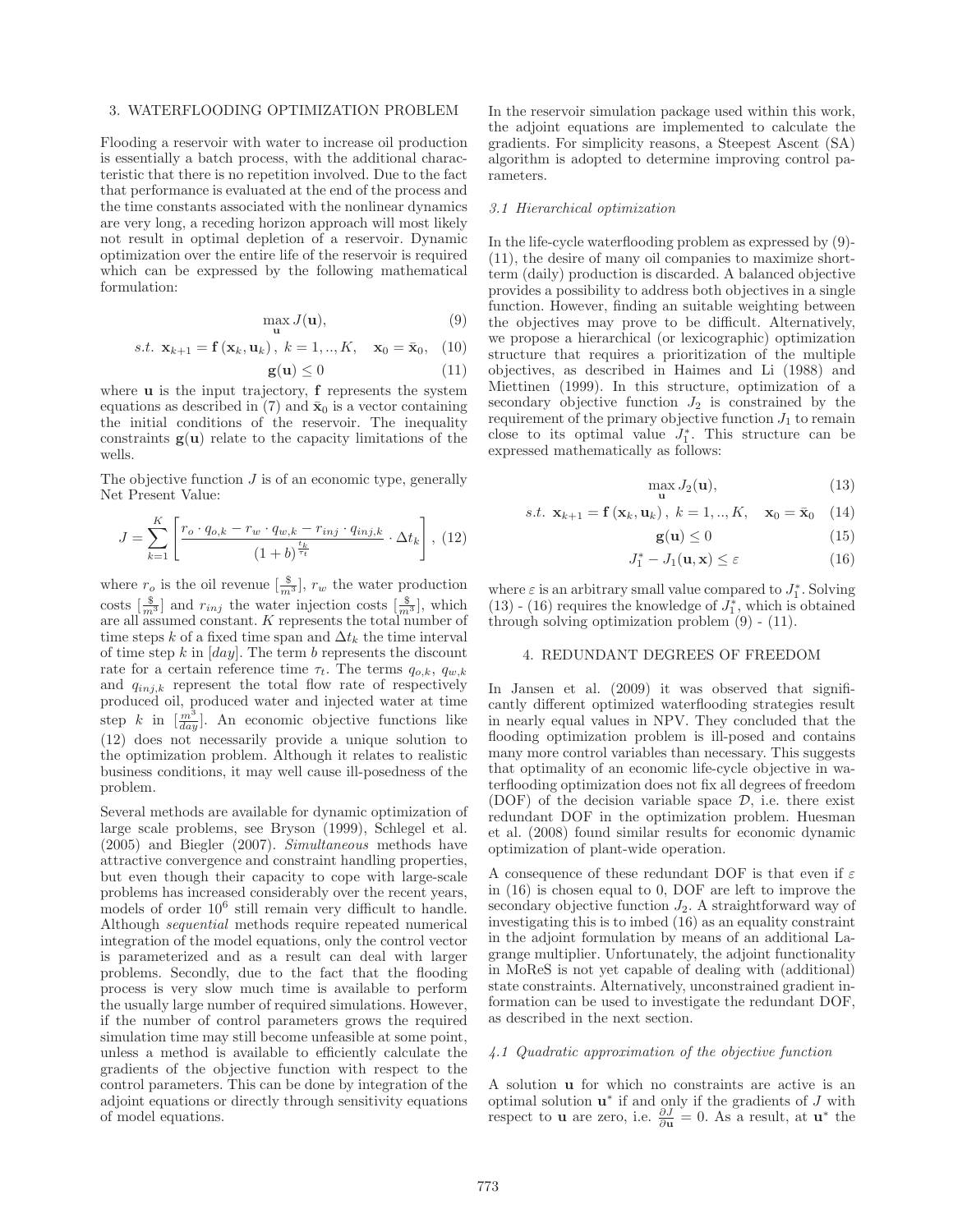gradients do not provide any information on possible redundant degrees of freedom under the optimality condition on J.

Second-order derivatives of J with respect to **u** are collected in the Hessian matrix **H**. If **H** is negative-definite, the considered solution **u** is an optimal solution, but no DOF are left when the optimality condition on J holds. If **H** is negative-semidefinite it means that the Hessian does not have full rank. An orthonormal basis **B** for the indetermined directions of **H** can than be obtained through a singular value decomposition:

$$
\mathbf{H} = \mathbf{U} \cdot \mathbf{\Sigma} \cdot \mathbf{V} \tag{17}
$$

The orthonormal basis **B** consists of those columns of **V** that relate to singular values of zero, i.e.  $\mathbf{B} = {\mathbf{v}_i | \sigma_i = \mathbf{v}_i}$ 0,  $i = 1, ..., N_{\mathbf{u}}$ , where  $N_{\mathbf{u}}$  is the number of parameters that represent the DOF in the input.

Not all orthogonal directions spanned by the columns of **B** will be redundant DOF. These directions are redundant DOF, if they are linear and all higher order derivatives are zero as well, which at this point in time is impossible to proof for reservoir models. **B** is however a basis for redundant DOF for a quadratic approximation  $\hat{J}$  of objective function J. As  $\hat{J}$  can be considered to be an acceptable approximation for small deviations from **u**∗, **B** can be regarded as an acceptable basis for the redundant DOF for small deviations from **u**∗.

Approximate Hessian matrix Unfortunately, no reservoir simulation package is currently capable of calculating second-order derivatives. However, using the gradient information second-order derivatives can be approximated. Within this work a forward-difference scheme is adopted:

$$
\frac{\partial^2 J}{\partial u_i \partial u_j} \approx \frac{\nabla J_i(\mathbf{u} + h_j \mathbf{e}_j) - \nabla J_i(\mathbf{u})}{2h_j} + \frac{\nabla J_j(\mathbf{u} + h_i \mathbf{e}_i) - \nabla J_j(\mathbf{u})}{2h_i}
$$
(18)

Where  $e_i$  is a canonical unit vector, i.e. a vector with a 1 at element  $i$  and 0 elsewhere and  $h_i$  is the perturbation step size that relates to parameter  $u_i$  of **u**. In total  $N_{\mathbf{u}} + 1$ simulations (function evaluations) are required to obtain the approximate Hessian matrix **H** at a particular optimal solution **u**∗.

## 4.2 Hierarchical optimization method

Adopting the approximation of **H** as described in Subsection 4.1, the following iterative procedure is proposed to attack the hierarchical optimization problem (13) - (16) with  $\varepsilon = 0$ :

- (1) Find a (single) optimal strategy **u**<sup>∗</sup> to primary objective function  $J_1$  and use  $\mathbf{u} = \mathbf{u}^*$  as starting point in the secondary optimization problem.
- (2) Approximate the Hessian matrix  $\mathbf{H}$  of  $J_1$  with respect to the input variables at (initial input) **u** and determine an orthonormal basis  $\bf{B}$  for the null-space of  $\hat{\bf H}$ .
- (3) Find the improving gradient direction  $\frac{\partial \mathcal{J}_2}{\partial \mathbf{u}}$  for the secondary objective function  $J_2$ .



- Fig. 2. 3D reservoir model with 4 production and 8 injection wells. The geological structure involves a network of meandering channels in which the fluids flows experience less resistance, due to higher permeability.
- (4) Project ∂J<sup>2</sup> <sup>∂</sup>**<sup>u</sup>** onto the orthonormal basis **B** to obtain projected direction **d**, such that **d** is an improving direction for  $J_2$ , but does not affect  $J_1$ . The projection is performed using projection matrix **P**, see Luenberger (1984):

$$
\mathbf{d} = \mathbf{P} \cdot \left(\frac{\partial J_2}{\partial \mathbf{u}}\right)^T \tag{19}
$$

$$
\mathbf{P} = \mathbf{B} \cdot \left(\mathbf{B} \cdot^T \mathbf{B}\right)^{-1} \cdot \mathbf{B}^T \tag{20}
$$

(5) Update **u** using projected direction **d** in a SA method.

$$
\mathbf{u}_{new} = \mathbf{u}_{old} + \tau \cdot \mathbf{d},\tag{21}
$$

where  $\tau$  is an appropriately small step size such that the quadratic approximation of  $J_1$  is justified.

(6) Perform steps 2 through 6 until convergence of  $J_2$ .

In the next section a numerical example is presented where the iterative hierarchical optimization structure is tested on a 3D heterogeneous reservoir model.

## 5. NUMERICAL EXAMPLE

The hierarchical optimization procedure is applied to a 3 dimensional oil reservoir model, introduced in Van Essen et al. (2006). The life-cycle of the reservoir covers a period of 3,600 days and is chosen such that all oil can be produced within that time frame. The length of the lifecycle is in this example not incorporated as additional optimization parameter. The reservoir model consists of 18,553 grid blocks, as depicted in Figure 2, and has dimensions of  $480 \times 480 \times 28$  meter. Its geological structure involves a network of fossilized meandering channels in which the flowing fluids experience less resistance, due to higher permeability. The average reservoir pressure is 400  $|bar|$ .

The reservoir model contains 8 injection wells and 4 production wells. The production wells are modeled using a well model (8) and operate at a constant bottom hole pressure  $p_{bh}$  of 395 [bar]. The flow rates of the injection wells can be manipulated directly, i.e. the control input **u** involves injection flow rate trajectories for each of the 8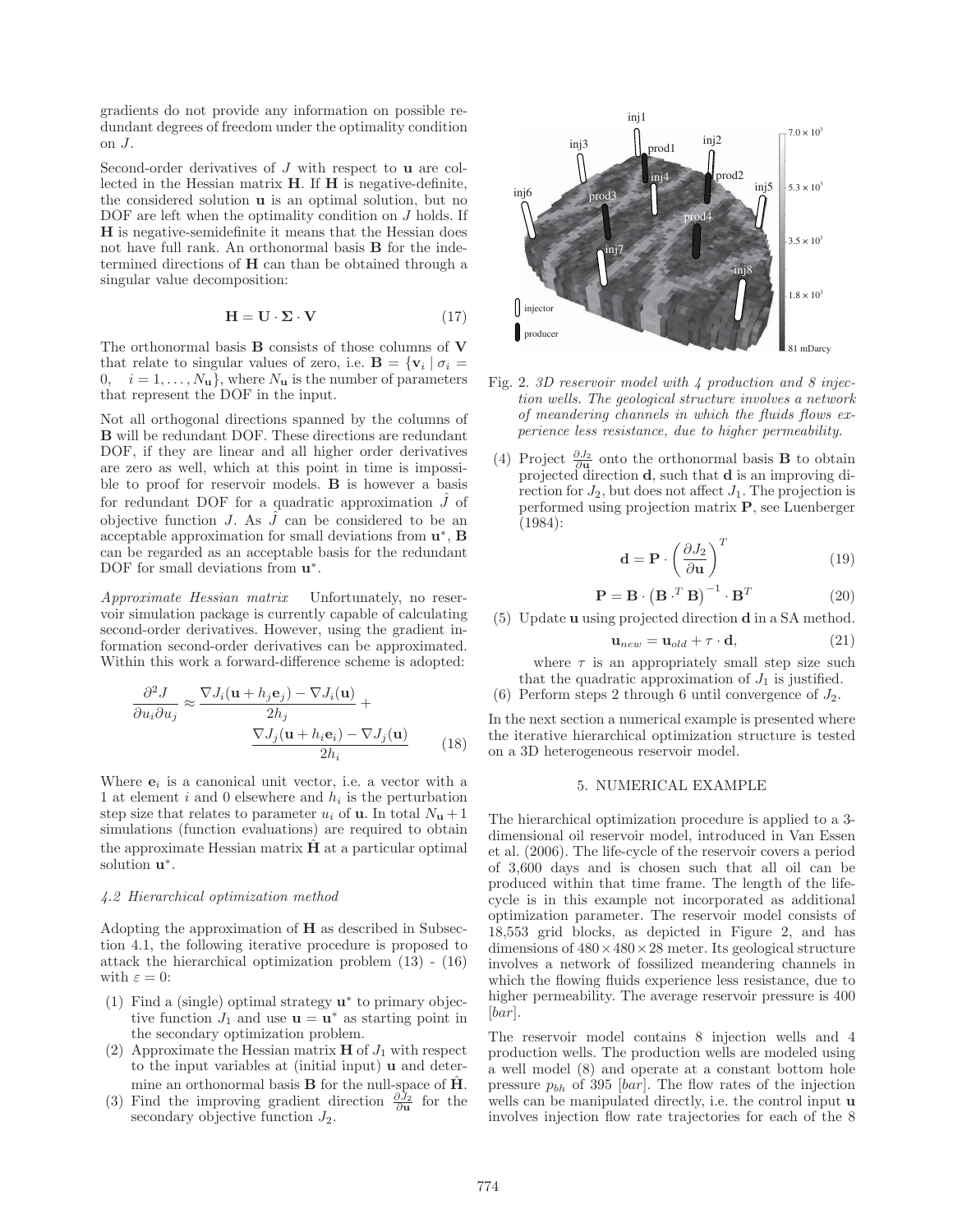injection wells. The minimum rate for each injection well is 0.0  $\left[\frac{m^3}{day}\right]$ , the maximum rate is set at a rate of 79.5  $\left[\frac{m^3}{day}\right]$ .

The control input **u** is re-parameterized in time using a zero-order-hold scheme with input parameter vector  $\theta$ . For each of the 8 injection wells, the control input **u** is re-parameterized into 4 time periods  $t_{\theta_i}$  of 900 days over which the injection rate is held constant at value  $\theta_i$ . Thus, the input parameter vector  $\theta$  consists of  $8 \times 4 = 32$ elements.

### 5.1 Life-cycle optimization

The objective function for the life-cycle optimization is defined in terms of NPV, as defined in Equation (12), with  $r_o = 126 \left[\frac{\$}{m^3}\right]$ ,  $r_w = 19 \left[\frac{\$}{m^3}\right]$  and  $r_i = 6 \left[\frac{\$}{m^3}\right]$ . The discount rate *b* is set to 0. Thus, the life-cycle objective relates to undiscounted cash flow.

The optimal input - denoted by  $\mathbf{u}_{\theta}^*$  - obtained after approximately 50 iterations, is shown in Figure 3. None of the input constraints (11) are active for  $\mathbf{u}_{\theta}^*$ . The value of the objective function corresponding to input  $\mathbf{u}_{\theta}^*$  is  $47.6 \times 10^6$  \$.

# 5.2 Hierarchical optimization

A secondary objective function  $J_2$  was defined to emphasize the importance of short-term production. To that end,  $J_2$  is chosen identical to the primary objective function but with the addition of a very high annual discount rate b of 0.25. As a result, short-term production is weighed far more heavily than future production. Note that due to the very high discount rate, the actual value of  $J_2$  no longer has a realistic meaning in an economic sense.

The hierarchical approach as presented in Subsection 4.2 is applied. The total number of simulation runs needed to approximate the Hessian  $(H)$  is 33. However, the required simulation time was vastly reduced by parallel processing the simulations.



Fig. 3. Input trajectories for each of the 8 injection wells  $for the initial optimal solution$   $\mathbf{u}_{\theta}^*$  to  $J_1$  (dashed line) and the optimal solution  $\tilde{\mathbf{u}}_{\theta}^{*}$  after the constrained  $optimization of J<sub>2</sub> (solid line)$ 



Fig. 4. Values of the secondary  $J_2$  and primary  $J_1$  objective function plotted against the iteration number for the constrained secondary optimization problem.



Fig. 5. Values of the secondary  $J_2$  and primary  $J_1$  objective function plotted against the iteration number for the secondary optimization problem, no longer constrained by the orthonormal basis **B**.

Due to the fact that this example involves a numerical model and an approximation of the second-order derivatives, the selection criterion for **B** is relaxed. Those columns  $v_i$  of  $V$  were selected that correspond to singular values for which  $\frac{\sigma_i}{\sigma_1} < 0.02$  instead of  $\sigma_i = 0$ . The projected gradients **d** were again used in a steepest-ascent scheme. For the quadratic approximation of  $J_1$  to be justified,  $\mathbf{u}_{\theta,new}$  must remain close to  $\mathbf{u}_{\theta,old}$ . To achieve that, **d** was normalized and a constant step size  $\tau$  of 1 was used. Due to time restrictions, the hierarchical optimization of  $J_2$  was terminated after 210 iterations with final control input  $\tilde{\mathbf{u}}_{\theta}^*$ . To evaluate the results of the hierarchical optimization, a second optimization case was carried out, where optimization of  $J_2$  was performed *without* projection on **B**. As a result, the obtained control input - denoted by  $\tilde{\mathbf{u}}_{\theta}$  - does in this case not ensure optimality of  $J_1$ .

Figure 4 displays the values of  $J_1$  and  $J_2$  plotted against the iteration number for the hierarchical optimization problem. It shows a considerable increase of  $J_2$  of 28.2% and a slight drop of  $J_1$  of -0.3%. In Figure 3 the input strategy after the final iteration step is presented. It can be observed that the injection strategy shows a substantial increase in injection rates at the beginning of the production life and a decrease at the end. The values of  $J_1$  and  $J_2$ plotted against the iteration number for the unconstrained optimization of  $J_2$  are shown in Figure 5. Again an increase of  $J_2$  of 28.2% is realized, but now at a cost of a decrease of  $J_1$  of -5.0%. Finally, Figure 6 shows the value of the primary objective function  $J_1$  over time until the end of the producing reservoir life for  $\mathbf{u}_{\theta}^*$ ,  $\tilde{\mathbf{u}}_{\theta}^*$  and  $\tilde{\mathbf{u}}_{\theta}$ . Input  $\tilde{\mathbf{u}}_{\theta}^*$ shows a steeper ascent of  $J_1$  than  $\mathbf{u}_{\theta}^*$ , while their final values are nearly equal. Input  $\tilde{\mathbf{u}}_{\theta}$  shows initially the same steep ascent as  $\tilde{\mathbf{u}}_{\theta}^*$ , but  $J_1$  drops at the end of the life of the reservoir.